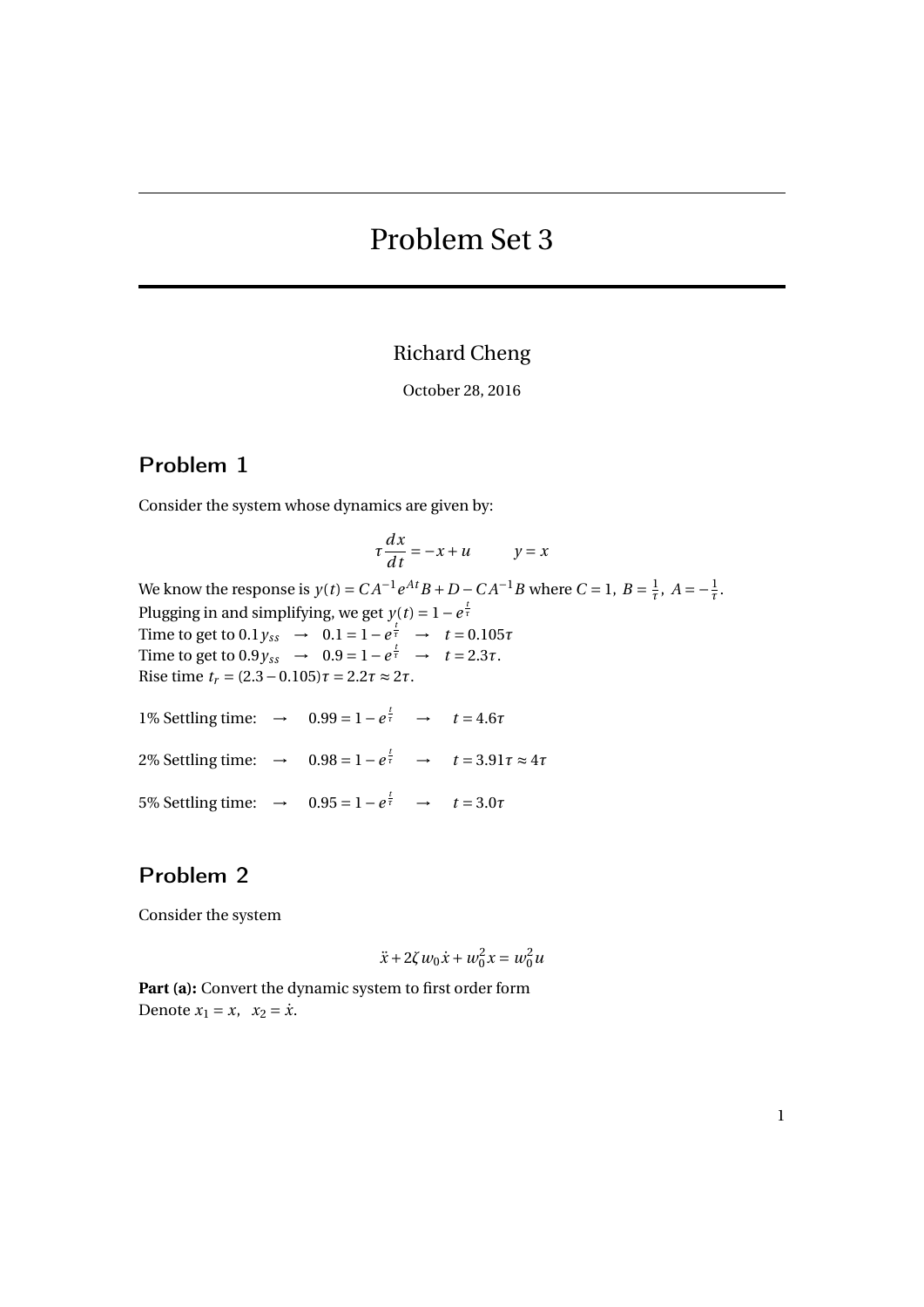$$
\frac{d}{dt}\begin{bmatrix} x_1 \\ x_2 \end{bmatrix} = \begin{bmatrix} 0 & 1 \\ -w_0^2 & -2\zeta w_0 \end{bmatrix} \begin{bmatrix} x_1 \\ x_2 \end{bmatrix} + \begin{bmatrix} 0 \\ w_0^2 \end{bmatrix} u
$$

**Part (b):** Determine and plot the impulse response of this system for the case C = [1 0] Response  $h(t) = Ce^{At}B$  $A = VDV^{-1}$  where

$$
V = \begin{bmatrix} -\frac{(\zeta + \sqrt{\zeta^2 - 1})}{w_0} & -\frac{(\zeta - \sqrt{\zeta^2 - 1})}{w_0} \\ 1 & 1 \end{bmatrix} \qquad D = \begin{bmatrix} -w_0(\zeta - \sqrt{\zeta^2 - 1}) & 0 \\ 0 & -w_0(\zeta + \sqrt{\zeta^2 - 1}) \end{bmatrix}
$$

$$
h(t) = Ce^{At}B = CVe^{Dt}V^{-1}B
$$

$$
h(t) = \begin{bmatrix} -\frac{(\zeta + \sqrt{\zeta^2 - 1})}{w_0} & -\frac{(\zeta - \sqrt{\zeta^2 - 1})}{w_0} \end{bmatrix} \begin{bmatrix} exp(-w_0(\zeta - \sqrt{\zeta^2 - 1})) & 0 \\ 0 & exp(-w_0(\zeta + \sqrt{\zeta^2 - 1})) \end{bmatrix} \begin{bmatrix} -\frac{w_0^2(\zeta - \sqrt{\zeta^2 - 1})}{2\sqrt{\zeta^2 - 1}} \\ \frac{w_0^2(\zeta + \sqrt{\zeta^2 - 1})}{2\sqrt{\zeta^2 - 1}} \end{bmatrix}
$$

The impulse response for  $w_0 = 1$ ,  $\zeta = 0.5$  is shown below (with code for finding the impulse response and generating the plot).



%Find Impulse Response syms w0 zed t  $A = [0 1; -w0^2 -2*zed*w0];$  $B = [0; w0^2];$  $C = [1 0];$  $[V, D] = eig(A);$ %Get the eigendecomposition  $V =$  simplify(V);  $D = \text{simplify}(D);$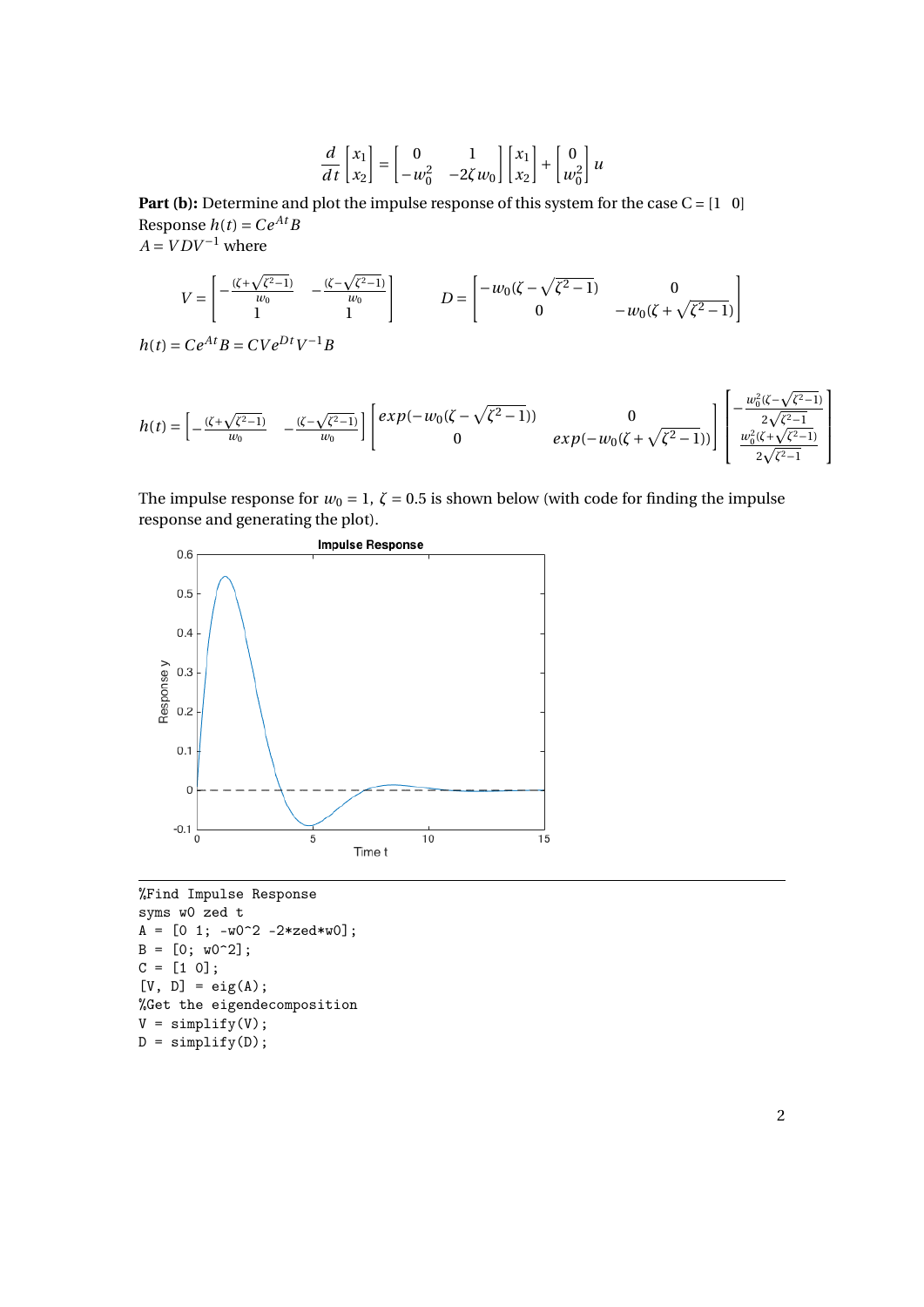```
y\_unit = simplify(C*A^c-1*V*expm(D*t)*V^c-1*B - C*A^c-1*B);%Pick w_0=1 and zed=0.5 and plot impulse response
w0 = 1;zed = 0.5;
A = [0 1; -w0^2 -2*zed*w0];B = [0; w0^2];C = [1 \ 0];time = 1500;
t = zeros(1, time);response = zeros(1, time);hline = zeros(1, time);
for i = 1:time
   t(i) = i*0.01;response(i) = C*expm(A*t(i))*B;end
plot(t, response)
hold on
plot(t, hline, 'k--')hold off
```
**Part (c):** Find the response of this system to a unit step input, assuming that  $x(0) = 0$ ,  $\dot{x}(0) = 0$ .

**Response**  $h(t) = CA^{-1}e^{At}B - CA^{-1}B$ 

$$
h(t) = 1 - e^{-\zeta w_0 t} \cos(w_d t) - \frac{\zeta}{\sqrt{1 - \zeta^2}} e^{-\zeta w_0 t} \sin(w_d t)
$$

where  $w_d = w_0 \sqrt{\zeta^2 - 1}$ .

See Lectures notes from 10/21/2016 (Slides 5-8) for detailed derivation.

Part (d): Determine the time until the first peak in response. Knowing this time, derive an expression for the peak overshoot.

$$
t_{peak} = \frac{\pi}{w_0 \sqrt{1 - \zeta^2}}
$$

$$
y_{peak} = 1 - \frac{exp(\pi \zeta / \sqrt{1 - \zeta^2})}{\sqrt{1 - \zeta^2}} sin(\pi + \theta)
$$

where  $\theta = \cos^{-1}(\zeta)$ .

See Lectures notes from 10/21/2016 (Slides 5-8) for detailed derivation.

Part (e): Estimate the rise time, which is the time it takes from the onset of the step input until the time that the response first reaches a magnitude of one (the amplitude of the step input).

The step response can be written: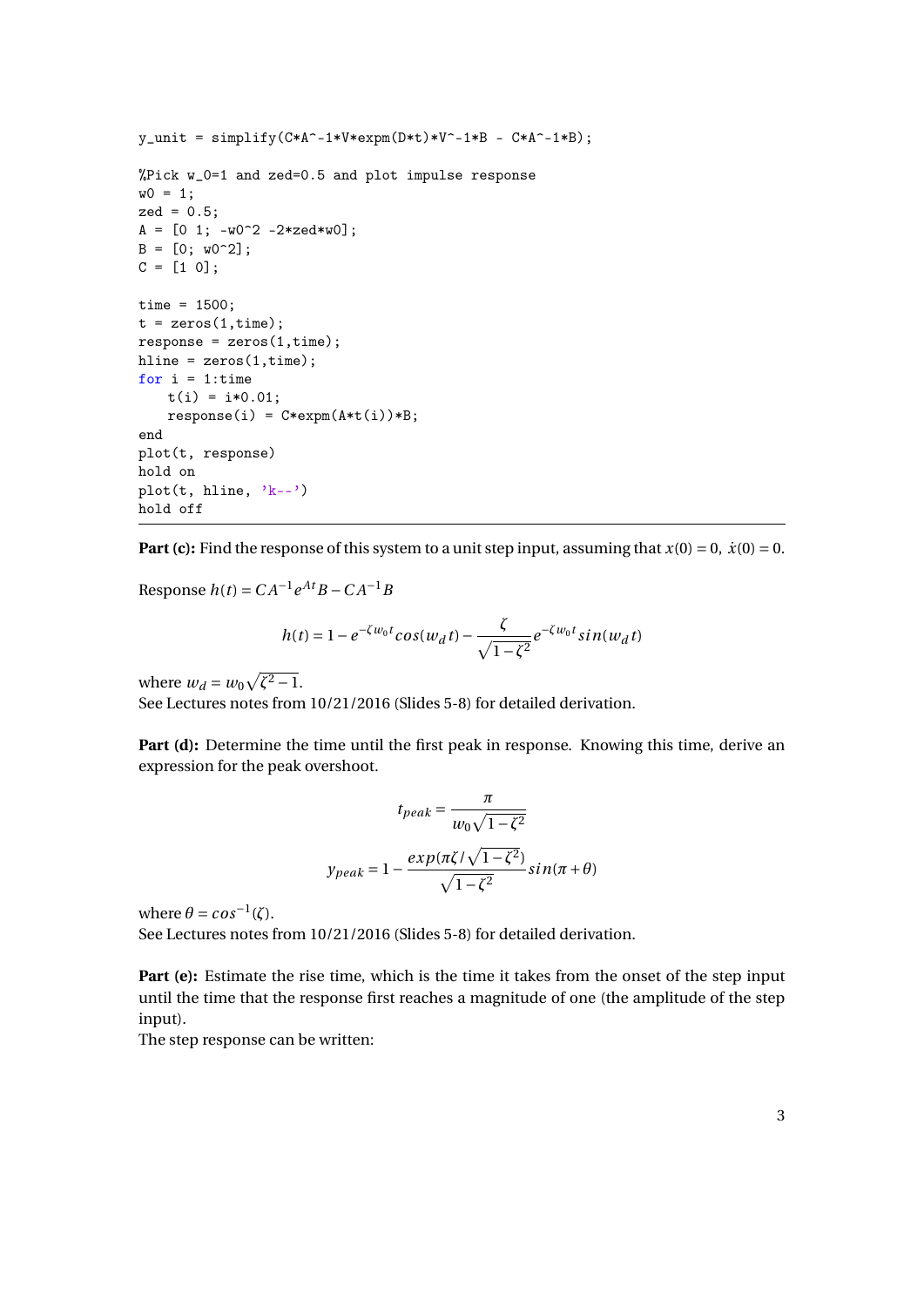$$
y(t) = 1 - \frac{1}{\sqrt{1 - \zeta^2}} e^{-\zeta w_0 t} \sin(w_d t + \zeta)
$$

When  $y = 1$ , then  $\frac{1}{\sqrt{2}}$  $\frac{1}{1-\zeta^2}e^{-\zeta w_0 t} \sin(w_d t + \theta) = 0$ Thus  $sin(w_d t + \theta) = sin(w_0 \sqrt{\zeta^2 - 1} t + cos^{-1}(\zeta)) = 0$ 

$$
t_r = \frac{\pi - \cos^{-1}(\zeta)}{w_0 \sqrt{\zeta^2 - 1}}
$$

# Problem 3

Show that  $P = \int_0^\infty e^{A^T \tau} Q e^{A \tau} d\tau$  defines a Lyapunov function of the form  $V = x^T P x$  given that Q is positive definite.

For fixed x,  $V = x^T P x = \int_0^\infty (e^{At} x)^T Q (e^{At} x) dt$ . Since *Q* is positive definite, then  $(e^{A\tau}x)^TQ(e^{A\tau}x) > 0 \ \ \forall x/\{0\} \in \mathbb{R}^n, \tau \in \mathbb{R}$ Therefore  $V(x) > 0$  and  $V(0) = 0$ .

$$
\dot{V} = \dot{x}^T P x + x^T P \dot{x} = x^T (A^T P + P A) x
$$

$$
A^T P + PA = \int_0^\infty (A^T e^{A^T \tau} x Q e^{A \tau} + e^{A^T \tau} x Q e^{A \tau} A) d\tau = \int_0^\infty \frac{d}{d\tau} (e^{A^T \tau} x Q e^{A \tau}) d\tau = -Q
$$

Therefore

$$
\dot{V} = x^T (A^T P + P A) x = -x^T Q x
$$

Since Q is positive definite, then  $\dot{V} < 0$  and we can conclude that  $V = x^T P x$  defines a valid Lyapunov function.

### Problem 4

**Part (a):**

$$
x[k+1] = Ax[k] + Bu[k]
$$
  $y[k] = Cx[k] + Du[k]$ 

Proof by induction. Consider

$$
x[k] = A^{k}x[0] + \sum_{i=0}^{k-1} A^{k-1-i}Bu[i]
$$

At the initial point,

$$
x[1] = Ax[0] + Bu[0]
$$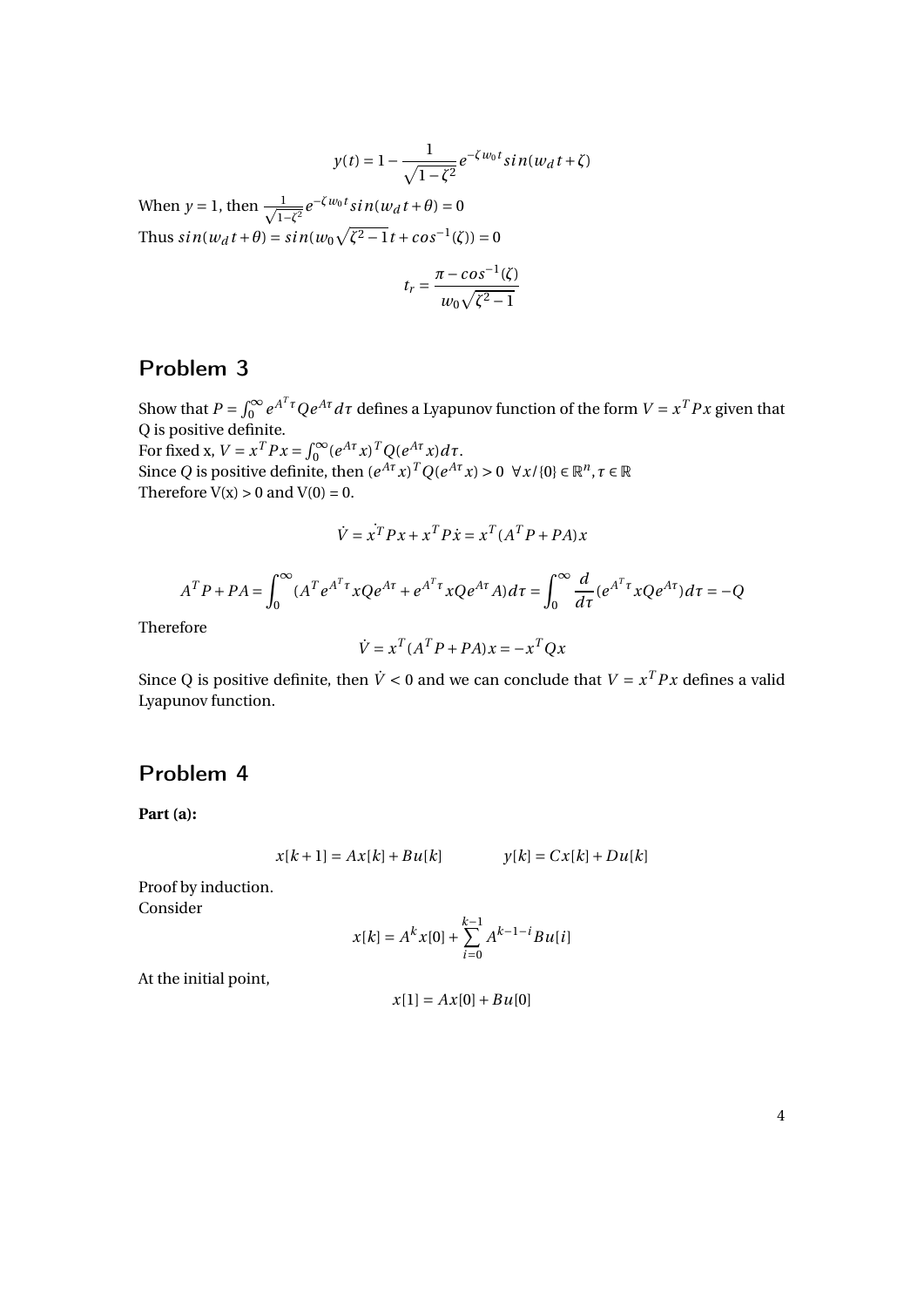Now,

$$
x[k+1] = A^{k+1}x[0] + \sum_{i=0}^{k} A^{k-i}Bu[i]
$$
  
=  $A(A^{k}x[0]) + \sum_{i=0}^{k-1} A^{k-i}Bu[i] + Bu[k]$   
=  $A(A^{k}x[0]) + A \sum_{i=0}^{k-1} A^{k-1-i}Bu[i] + Bu[k]$   
=  $Ax[k] + Bu[k]$ 

So,

$$
x[k] = A^{k}x[0] + \sum_{i=0}^{k-1} A^{k-1-i}Bu[i]
$$

Then,

$$
y[k] = Cx[k] + Du[k] = CA^{k}x[0] + \sum_{i=0}^{k-1} CA^{k-1-i}Bu[i] + Du[k]
$$

#### **Part (b):**

For checking asymptotic stability, assume  $u = 0$ .

Then  $x[k] = A^k x[0]$ .

Consider the eigendecomposition of  $A = VDV^{-1}$  where D is diagonal with eigenvalues on the diagonal and *V* is an orthonormal matrix (represents a change of basis).

$$
x[k] = A^k x[0] = V D^k V^{-1} x[0]
$$

(if direction)

If eigenvalue of *A* has magnitude strictly less than 1,  $D^k \to 0$  as  $k \to \infty$  because  $D$  is a diagonal matrix and its diagonal are the eigenvalues. Consequently,  $x[k] \rightarrow 0$ . Therefore, the system is asymptotically stable.

(only if direction) If eigenvalue of *A* has magnitude equal to 1,  $D^k \to D = I$  as  $k \to \infty$ . Consequently,  $x[k] = x[0]$ for all  $x[0] \neq 0$ .

If eigenvalue of *A* has magnitude greater than 1,  $D^k\to\infty$  as  $k\to\infty.$  Consequently,  $x[k]\to\infty$ for all  $x[0] \neq 0$ .

Therefore, the systems are not asymptotically stable.

**Part (c):** Consider the input  $u = e^{i w k}$ 

$$
y[k] = CA^{k}x[0] + \sum_{j=0}^{k-1} CA^{k-j-1}Be^{iwj} + De^{iwk}
$$

5